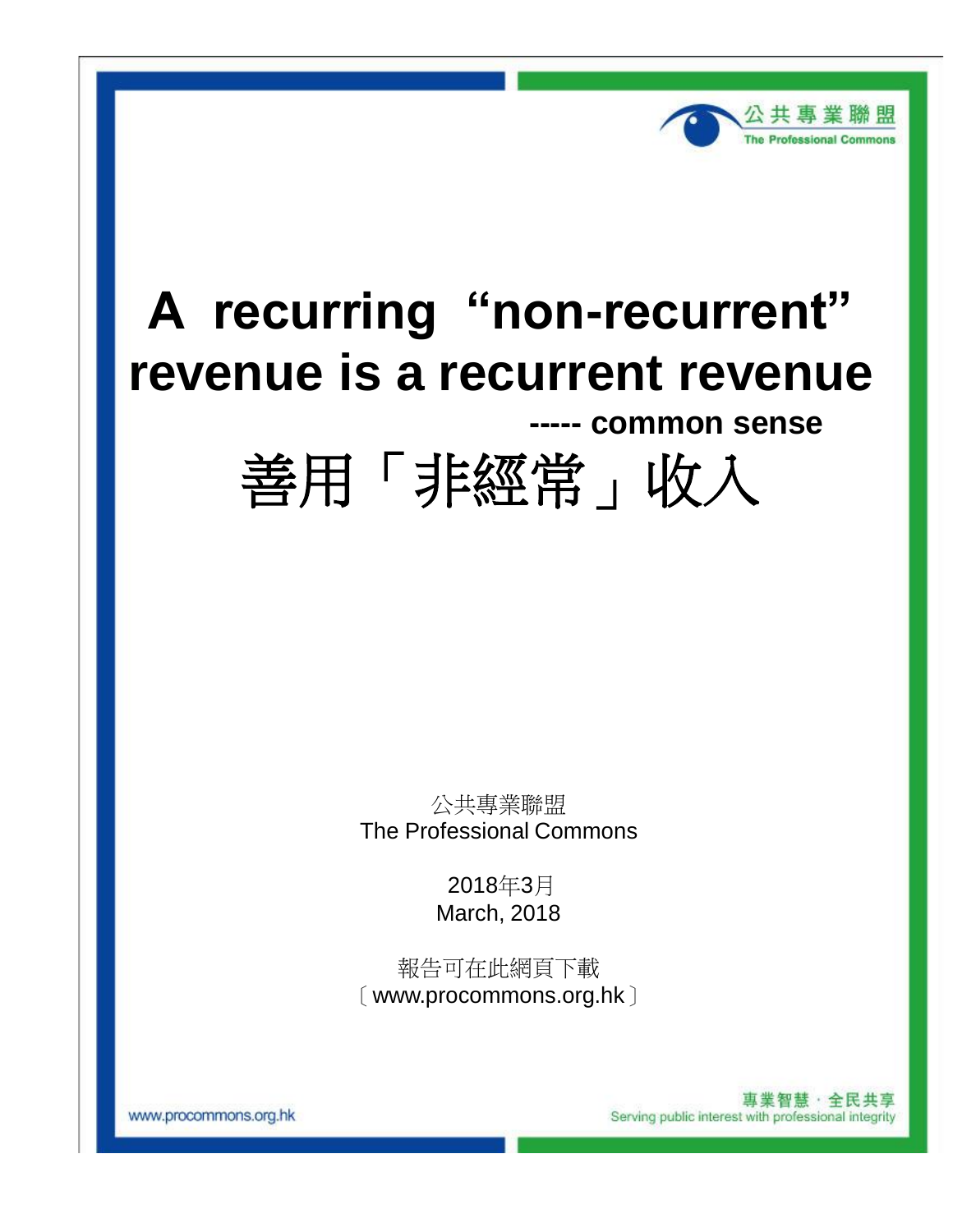## 報告撮要

香港特區政府自從 1997年成立以來,沿用「平衡預算」的財政策略,又將 波幅較大的土地買賣收益和物業有關的印花稅列為非經常性收入,不用來支 付經常性的開支。可是,這些年來政府不斷低估這類「非經常性收入」,因 而引至年年遞增,難以善用的盈餘。實際上實行盈餘預算策略。現在盈餘已 累積至近兩年的政府全年開支。

其實,以常理推論,長期經常出現的「非經常收入」當可歸類為「經常收 入」。此研究運用電腦模擬的方法分析過往二十年的政府收支數據,研究政 府可使用多少經常出現的「非經常收入」來支付經常開支,以增加社會福利、 醫療和教育等改善民生的支出。

研究結果顯示,政府在未來的十年,每年可調撥三百至四百億元經常出現的 「非經常收入」來支付經常性開支。而在二千個模擬的情境中,調撥這個數 額的收入有九成的機會不會引起結構性赤字。

本研究是以過去二十年的財政及經濟數據運算得出結論。香港在過去的二十 年經歷了一個完整的經濟盛衰週期,為此研究提供了充實的數據。雖然歷史 沒有重覆的必然性,但歷史是未來的最佳指針。有關當局知往鑒今,當思進 取了!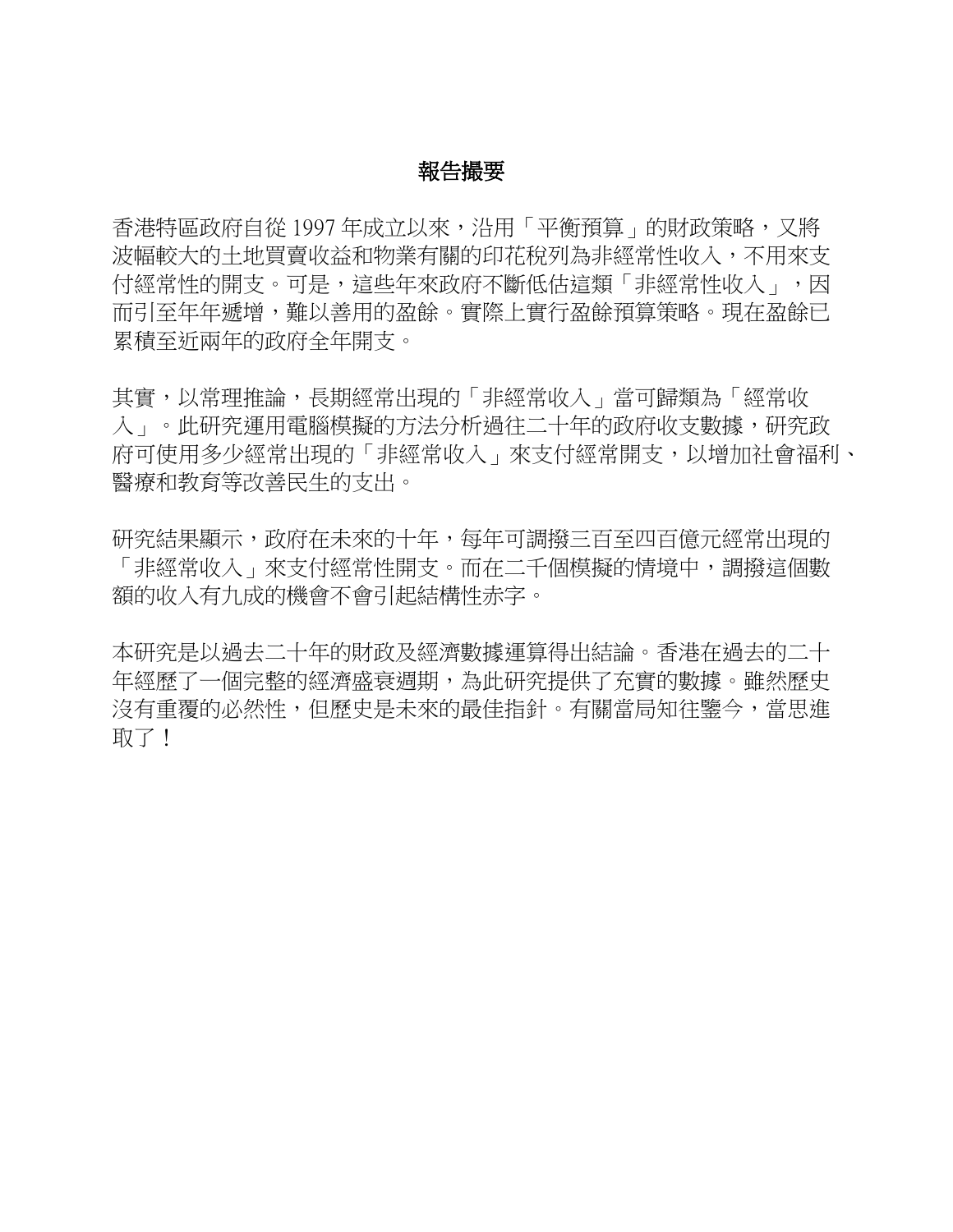# **Table of Contents**

Prepared by the Professional Commons

Policy Group (Banking and Finance):

Convener: Dr. Victor WAI (retired director of a bank)

Members: Ms. Agnes YEH (retired senior vice president of a bank)

Mr. K. C. LEUNG (retired operations head of a bank)

Mr. Anthony TSUI (retired treasury head of a bank)

Simulation Independent Critique by:

Mr. Keith FAN FCCA, ACMA, CPA, MBA, LLM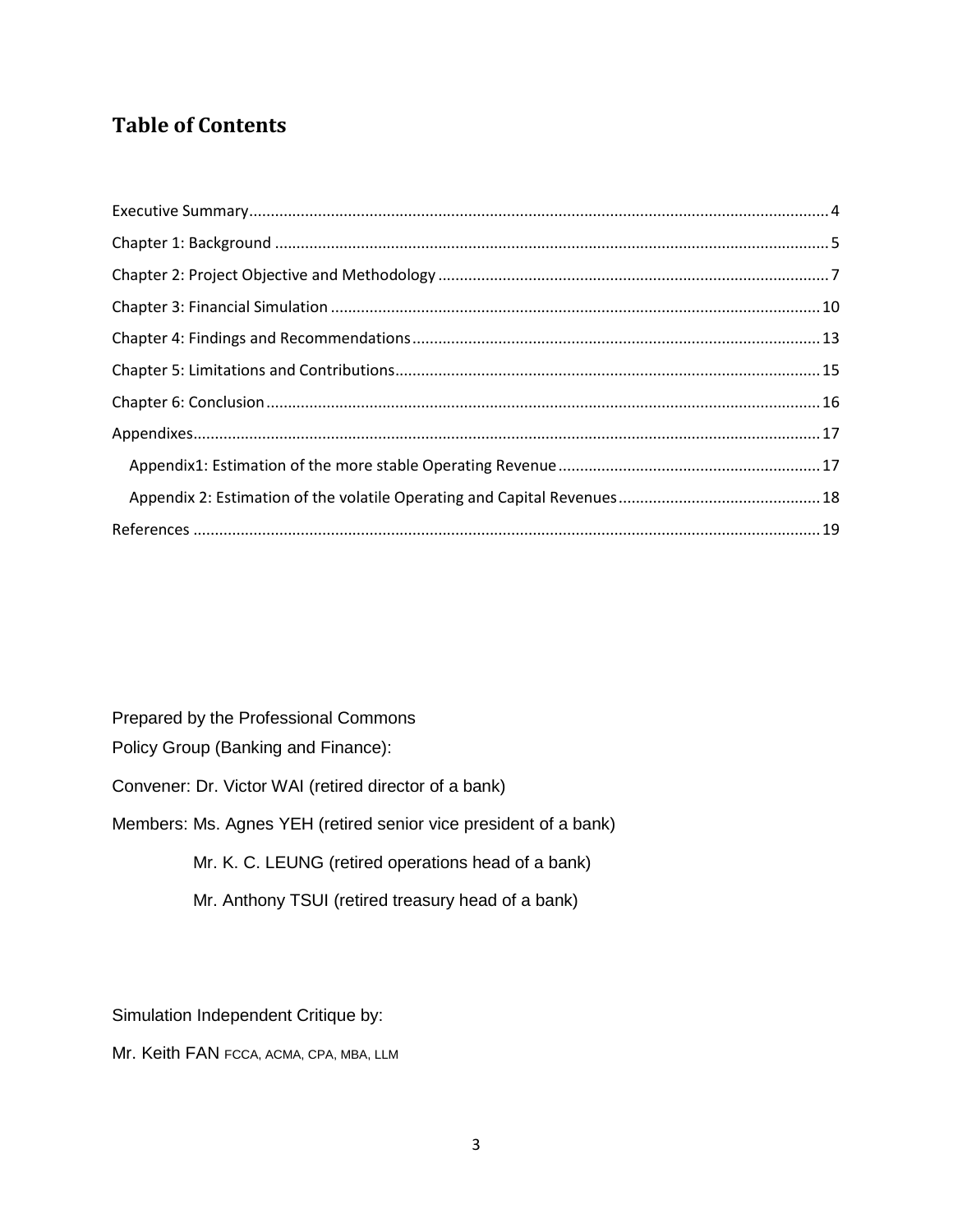#### <span id="page-3-0"></span>**Executive Summary**

Ever since the SAR Government was formed in 1997, its financial planning is based on balanced budgeting. Over the years, the Government considers "non-recurrent" revenues generated from sales of land lease and stamp duty related to property transactions to be too volatile, and hence too risky, to be used to fund recurrent expenditures. However, the Government account went into surplus year after year as a result of ongoing over-guarded under-estimation of such "non-recurrent" revenues. The surpluses accumulated as fiscal reserves and currently amounts to about two years of total annual Government expenditure.

This study explored how "non-recurrent" revenues (mainly from sales of land lease and stamp duty from property transactions) could be included in the government's financial planning to augment recurrent expenditures, increasing the budget for and thus enhancing much needed public services such as social welfare, health care and education. Using a risk management simulation technique, the study used 20 years of historical economic and revenue data to estimate how much additional recurrent expenditure it can support without creating structural deficits in the next ten years.

The simulation suggested that HKD 30 to 40 billion can be added, at a 90% comfort level, to the current level of recurrent expenditures annually in the next ten years without causing structural deficits.

This study is based on historical data of the past 20 years - a representative full economic cycle in which Hong Kong recovered from recession to economic boom. Although one may contest that history may not repeat itself in the future, this analysis of the immediate past has credence to present a veracious forecast of the near-term future.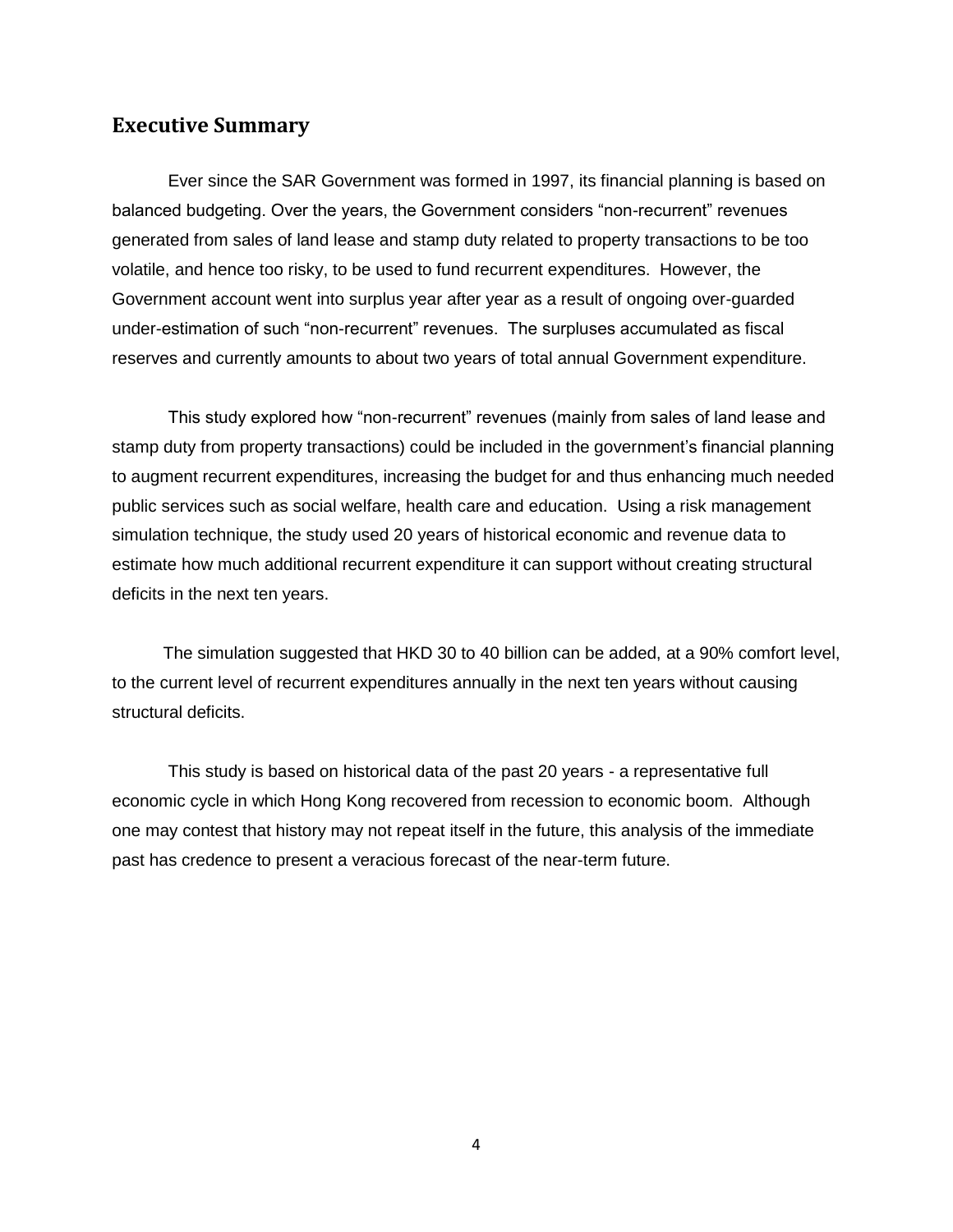## <span id="page-4-0"></span>**Chapter 1: Background**

1.1 Hong Kong has enjoyed healthy economic growth in the past 20 years. The government recorded consolidated surpluses in this period, except for fiscal year 1998/1999 and during the 2000 to 2004 recession. As the Financial Secretary revealed in his budget speech on February 28, 2018, surplus for the fiscal year 2017/2018 is estimated to be at HKD138 billion, a record consolidated surplus in the HKSAR's history.

1.2 The SAR's fiscal reserve is estimated to reach HKD1,092 billion at the end of March 2018, amounting to 28 months of expenditure. The Financial Secretary considered this level of reserve is necessary for prudent public financing as Hong Kong is a small and open economy highly vulnerable to external economic factors, its income is reliant on a narrow tax base and its monetary policy limited by the linked exchange rate.

1.3 No one would refute prudent planning is needed for the common good. Moreover, article 107 of the Basic Law provides that "the Hong Kong Special Administrative Region shall follow the principle of keeping expenditure within the limits of revenues in drawing up its budget, and strive to achieve a fiscal balance, avoid deficits and keep the budget commensurate with the growth rate of its gross domestic product". However, with the huge amount of fiscal reserves accumulated, in addition to its over HKD 4,000 billion Exchange Fund assets (as at 31 December 2017), the government is behaving more like a scrooge hoarding away resource than an insightful helmsman utilizing it with discernment for regenerative productivity.

1.4 Hong Kong has an ageing population problem. Based on the Census and statistics Department's 2017 projection for 2017 – 2066, population ageing is expected to worsen. The number of elderly persons aged 65 and over is projected to be more than double in the coming 20 years. The number of elderly persons will increase from 1.16 million (16.6% of the total population) in 2016 to 2.37 million (31.1% of the total population) in 2036 and will remain at over 2.3 million for at least 30 years. In 2066, the number of elderly persons is projected to reach 2.59 million (36.6% of the total population). The dependency ratio, which is defined as the number of persons aged under 15 and over 65 per 1,000 persons aged 15 to 64, is projected to rise from 397 in 2016 to 844 in 2066.

1.5 With the population-ageing problem pressing at the door, the demands for social service will substantially increase in the foreseeable future. The HKSAR Government needs to plan ahead on how to fund the expected increases in recurrent expenditure.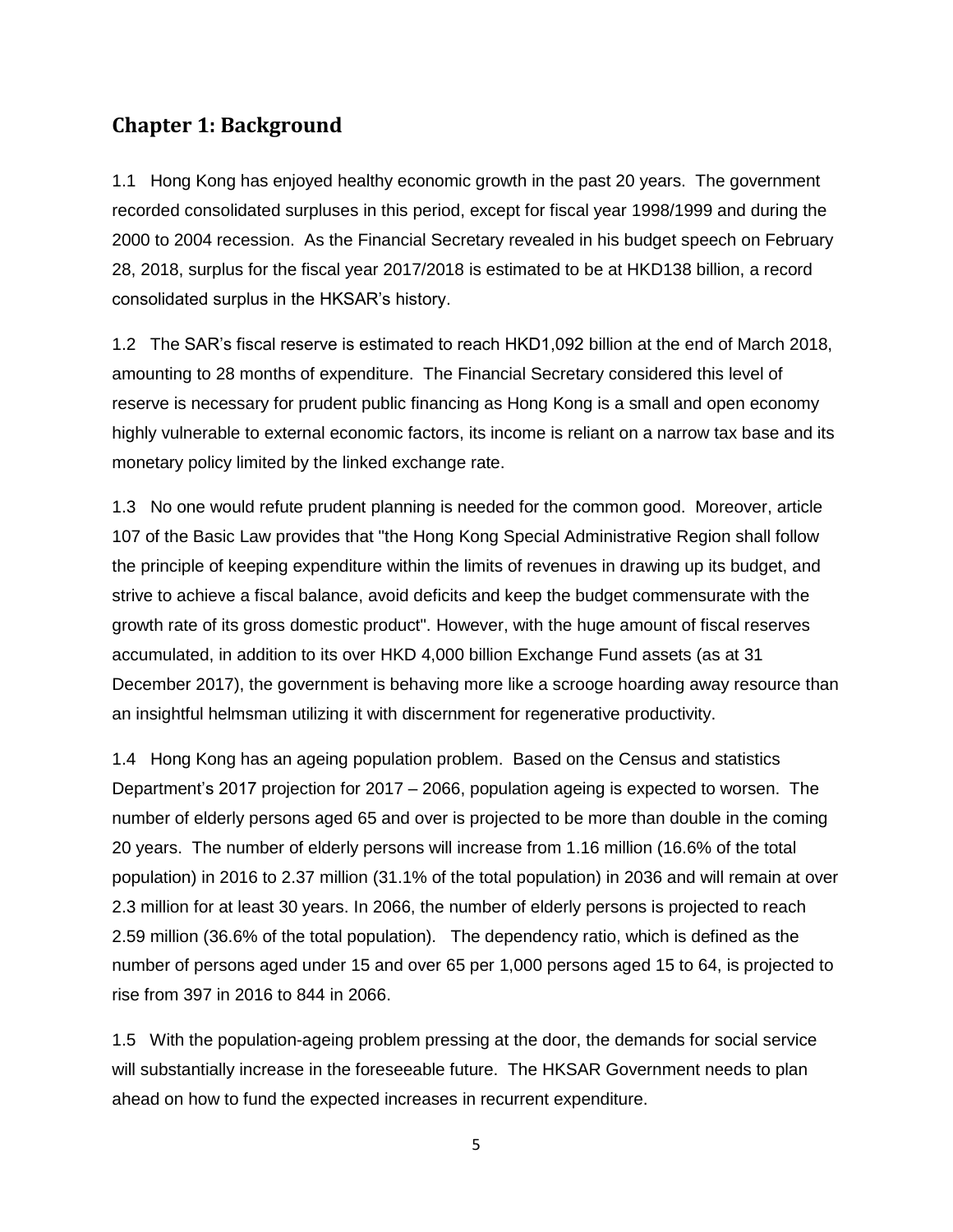1.6 The SAR Government's revenue is divided into operating and capital revenue. Profit tax has been the largest operating revenue and is channeled to fund most of the government expenditure. The fiscal surpluses are mainly from land and property related capital revenues. Total revenue grew by 104% from 1997/1998 to 2016/2017 whereas land premium grew by 105% in the same period. These land related revenues are more volatile than tax revenues. In 2001/2002 and 2002/2003, when the Government dropped its regular land sales program, land premiums were only slightly over HKD10 billion and in 2003/2004 was around HKD5 billion. When the Government resumed the regular land sales program in recent years, land premium income was more than HKD100 billion annually. In the Financial Secretary's 2018/2019 budget, land premium is forecasted to be HKD121 billion.

1.7 Land related revenue has in fact contributed to Hong Kong's income ever since 1843. In 1843, the Crown instructed the Colony of Hong Kong not to sell land freehold and instead made land available only on leasehold basis so as to generate recurrent revenue for the administration of the Colony and to keep the monopoly of land by the Government (Nissim, 2008). Premium has to be paid for any modification of the leases as well.

1.8 This paper is to study whether the use of such "non-recurrent" revenue from land and property transactions, assumed to be volatile and unpredictable due to the nature of their sources, to support recurrent expenditure would affect the SAR's financial health in the foreseeable future. The hypothesis of this simulation is similar to that commonly adopted by commercial banks to manage the use of short-term deposits to fund long-term loans – the SAR's "non-recurrent" land revenue in this study is analogous to short-term deposits, and recurrent expenditure, once approved for the budget is committed and difficult to be altered and hence analogous to long-term loans. Using "non-recurrent" revenues to support recurrent expenditures will require careful risk matching to ensure that it will not incur structural deficits in later years.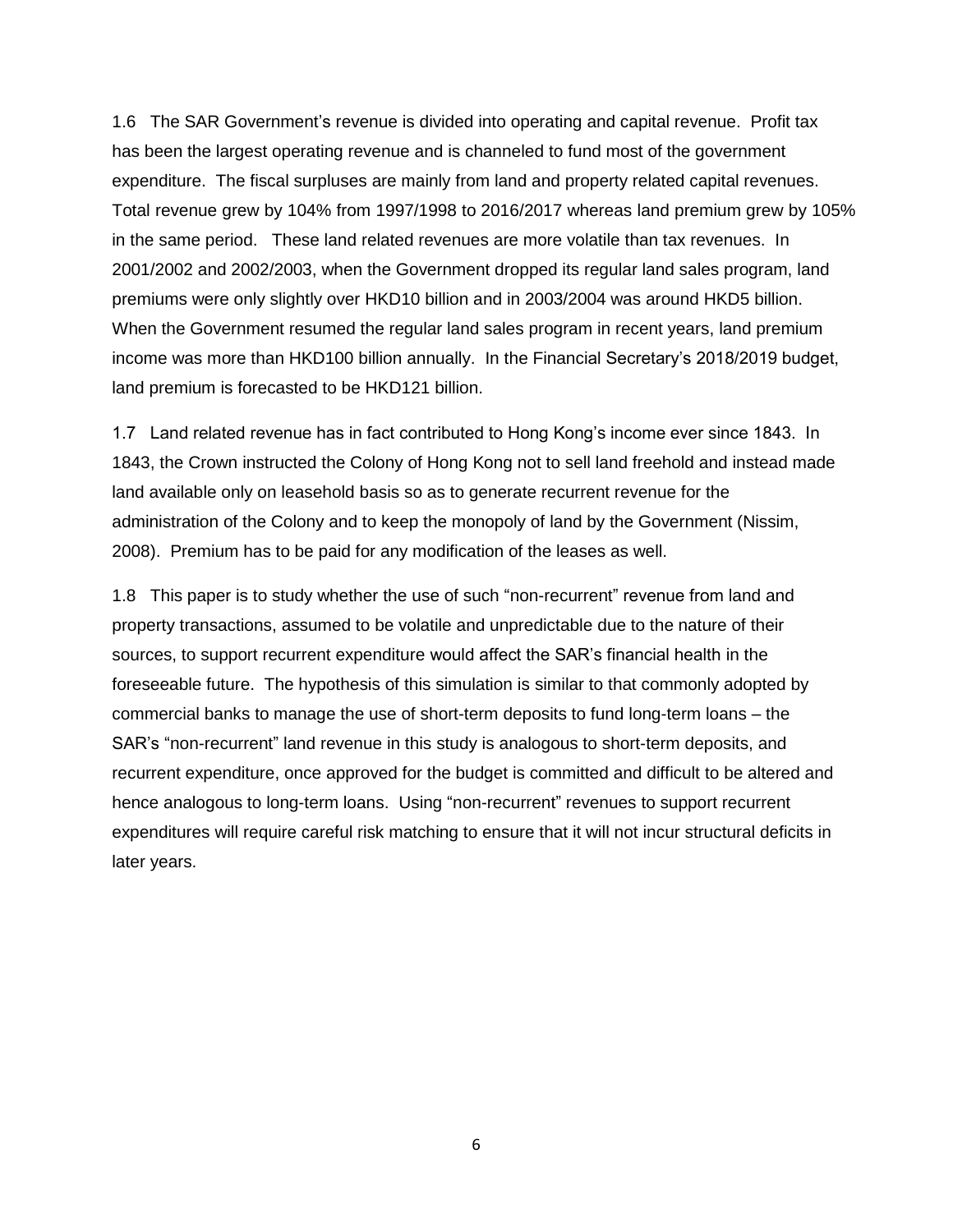## <span id="page-6-0"></span>**Chapter 2: Project Objective and Methodology**

2.1 The objective of this study is to explore the use of the "non-recurrent" revenues (mainly related to land and property transactions) to support recurrent expenditures, such as the social welfare, health or education expenses of the Hong Kong SAR Government. These "nonrecurrent" revenues included the sales of land lease, land premium revenues and investment income that are volatile due to the nature of their sources.

2.2 This study used financial simulation, a risk modelling tool widely used to manage this type risk matching. Financial studies generally start with a single estimation point followed by layering on it different scenarios - optimistic and downside scenarios. In the real world, it is difficult to determine an exact figure to start as the base; the estimation may be in a range or a distribution (Day, 2003). Financial simulation assimilated uncertainty into the modeling and layered on the estimation as many scenarios as possible. This study generated 2,000 scenarios for the analysis.

2.3 Simulation analyses were first employed by the Manhattan Project in World War II to build the atomic bomb. Simulation models offered a way of arriving at approximate solutions to complex problems (Day, 2003). The analyses are based on probability and not certainty. There are a few rules to run a simulation. The first rule is that all iterations generated by the model must be possible so that model replicates possible events (Day, 2003). The second rule is the Law of Large Numbers. Randomness will be reduced with increase in trials and outliers will become less significant (Day, 2003). Several thousand runs are common in a simulation when balancing computer power and the requirement of this Law. The third rule is the Central Limit Theorem. This theorem suggested that if variables are taken at random from a non-normal distribution, the selected values will approximately be normally distributed (i.e. a bell shape distribution) (Day, 2003).

2.4 The normal distribution generator can then generate probable figures for the original distribution. Repeated generation of probable figures is used to simulate actual situations. Simulation has been used by the financial world to assess risk management issues and is becoming an increasingly important managerial decision-making tool (Sekaran & Bougie, 2013).

2.5 This simulation study used historical revenue and expenditure data since the handover in 1997, i.e. 20 years of data from 1997 to 2016. During this period, it is necessary to identify a data aberration in 2003 to 2012 when Hong Kong stopped its regular land sale program and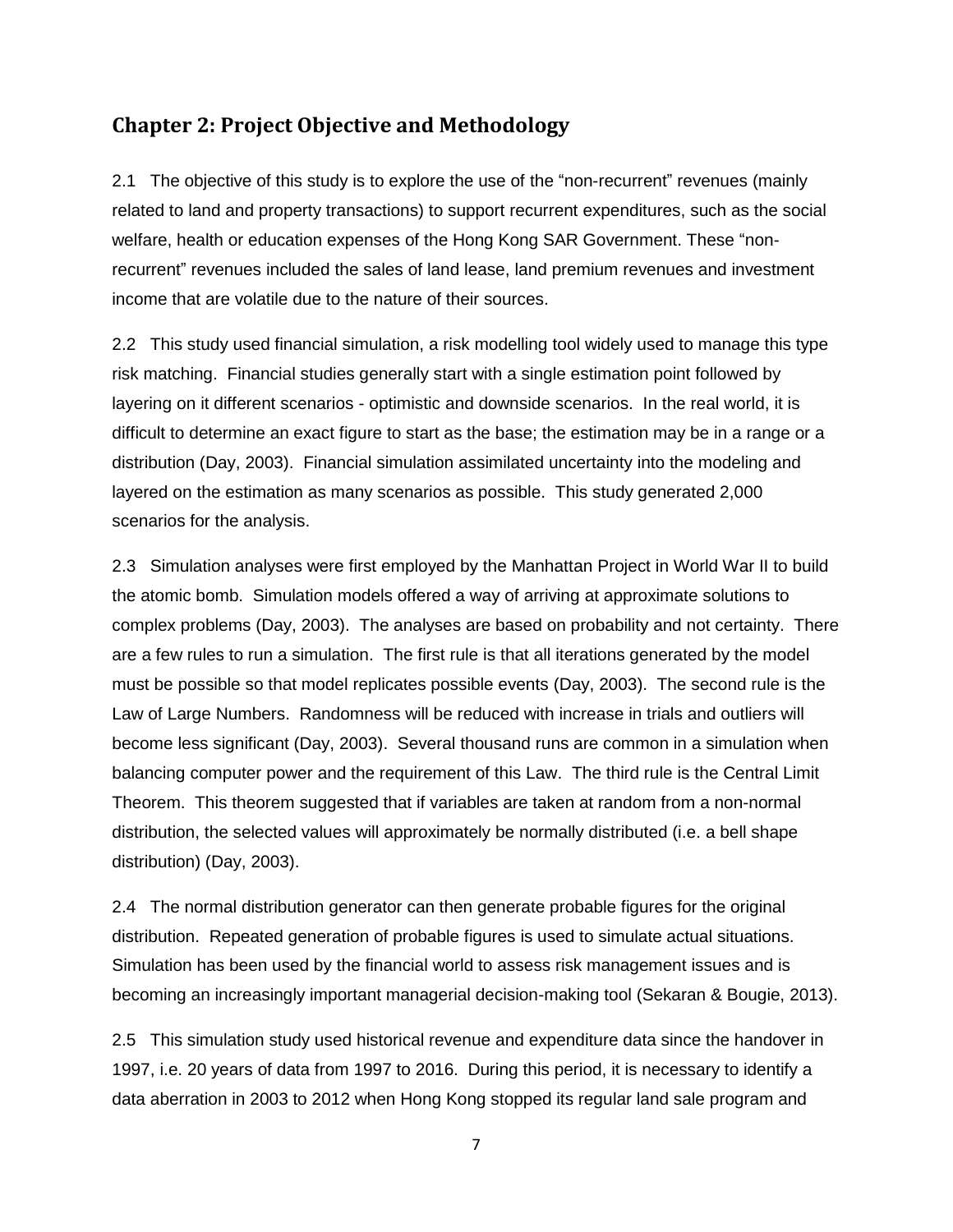implemented the Application List program, in which land was sold to a property developer at its application and not by auction as in other years. Property developers wanted to keep their oligopoly of property supply and seldom applied for land during those years. As a result, land sale revenue during this period was abnormally low and including it in the simulation may affect its accuracy. However, eliminating these ten years of data would significantly reduce the amount of data available for the study. The study therefore regarded those years as representing the ups and downs of a complete economic cycle. If the government had conducted regular land sales in those ten years, it would provide more stable revenue for this period and the simulation would more than likely produce an even better forecast.

2.6 Fixed price real values (i.e. inflation adjusted) were used in the simulation. The revenue and expenditures figures used were all adjusted to real values. If fixed price real values were not available in government publications, the nominal values collected were discounted by the relevant GDP deflators (Census & Statistics Dept. 2015 projection used as the reference price) to obtain the fixed price real values. All percentage changes of values in the simulation were therefore real growth, distinguishing real changes from changes due to inflation. After completion of the simulation, the real value could then be inflated to nominal value using actual inflation in the future.

2.7 Historical revenue data were obtained from public government departments' (excluding those of independent statutory bodies and agencies) public accounts maintained by the Financial Services and Treasury Bureau. Data from the cash-based accounts were used. Since the financial year and calendar year differs by one quarter, for the sake of calculation simplicity, adjustments for difference were not made. Hence, simulation year 2018 represents the financial year of April 1, 2018 to March 31, 2019, and so on.

2.8 Based on the real change (i.e. inflation adjusted) pattern of historical revenue data, estimated future revenues were generated using the simulation technique. These estimated future revenues included the volatile "non-recurrent" revenues (e.g. sales of land lease and land premium revenues) and the more stable fiscal revenues (e.g. profit and salary taxes).

2.9 Estimated future recurrent expenditures were obtained from the Long Term Fiscal Plan published by the Financial Secretary in 2014 and updated by subsequent fiscal accounts. These recurrent expenditures were prescribed by policy initiatives and commitments and cannot be easily altered, say expenditure budgeted for social welfare or education.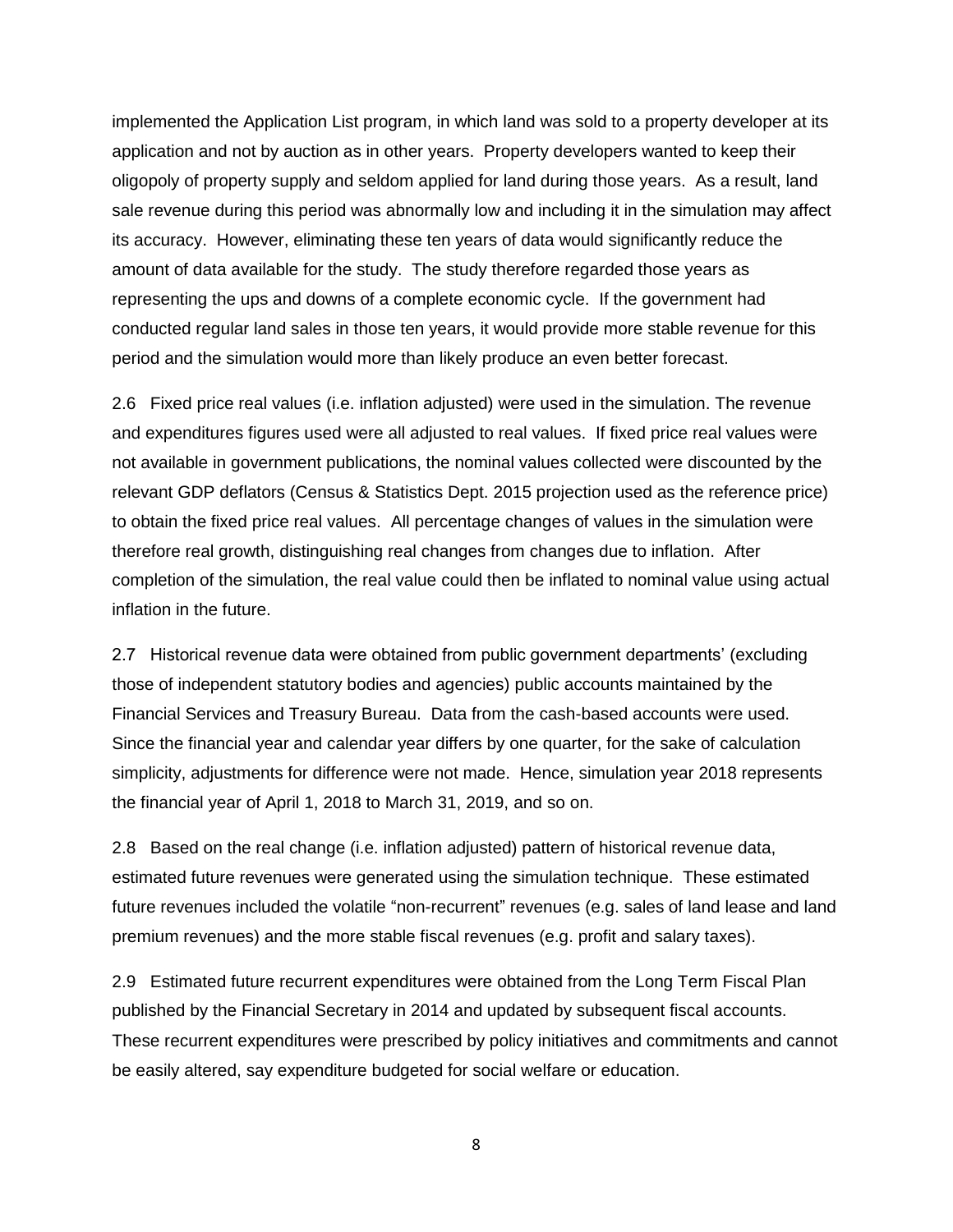2.10 As all organizations require a basic level of capital expenditure to maintain its operation, a basic level of annual capital expenditure was estimated for the HK SAR Government, called the Maintenance Capital Expenditure in the simulation. This Maintenance Capital Expenditure was estimated from the capital expenditures of the last five years when the Government resumed regular land sales. It only covered basic infrastructure works such as recurrent road works, government building maintenance and replacements, and land development and infrastructure expenditures to support regular land sale and excluded major one-time capital injections for projects such as the Third Airport Run-way or one-time capital injection into the Housing Authority, etc.

2.11 The simulated revenue minus recurrent expenditure and maintenance capital expenditure is the simulated fiscal balance, which could be a surplus or a deficit. The simulation was conducted for 2017 to 2026 for 2,000 times using 2,000 random risk factors. The results were examined to see if they resulted in any structural deficit, which is defined as the continued occurrence of deficit in consecutive years following its occurrence in a particular year.

2.12 The simulation would not continue once a structural deficit is identified. If no structural deficit was predicted, a dummy figure called the "Additional Policy Initiatives" was added into the equation. The simulation was re-run and the dummy figure, which was gradually increased until 90% of the 2,000 cases still reported no deficits. The simulation therefore has a 90% comfort level in predicting that the "Additional Policy Initiatives" will not incur a structural deficit for Hong Kong in the next ten years.

2.13 The 90% comfort level is a risk factor to be managed by the Government. In the event of the unfortunate occurrence of the 10% risk causing deficit to be incurred, the Government will have to dip into its fiscal reserves to support the added recurrent expenditure or adjust its budget on recurrent expenditures. The Government's fiscal reserve currently amounted to about two years of its annual expenditure and can safely serve as a sufficiently robust buffer for any unplanned deficits in the short term.

2.14 In summary, this study employed a risk management simulation model to analyze the tolerance of historical revenue data to the amount additional recurrent expenditure that the Government can incur without creating structural deficits in the next ten years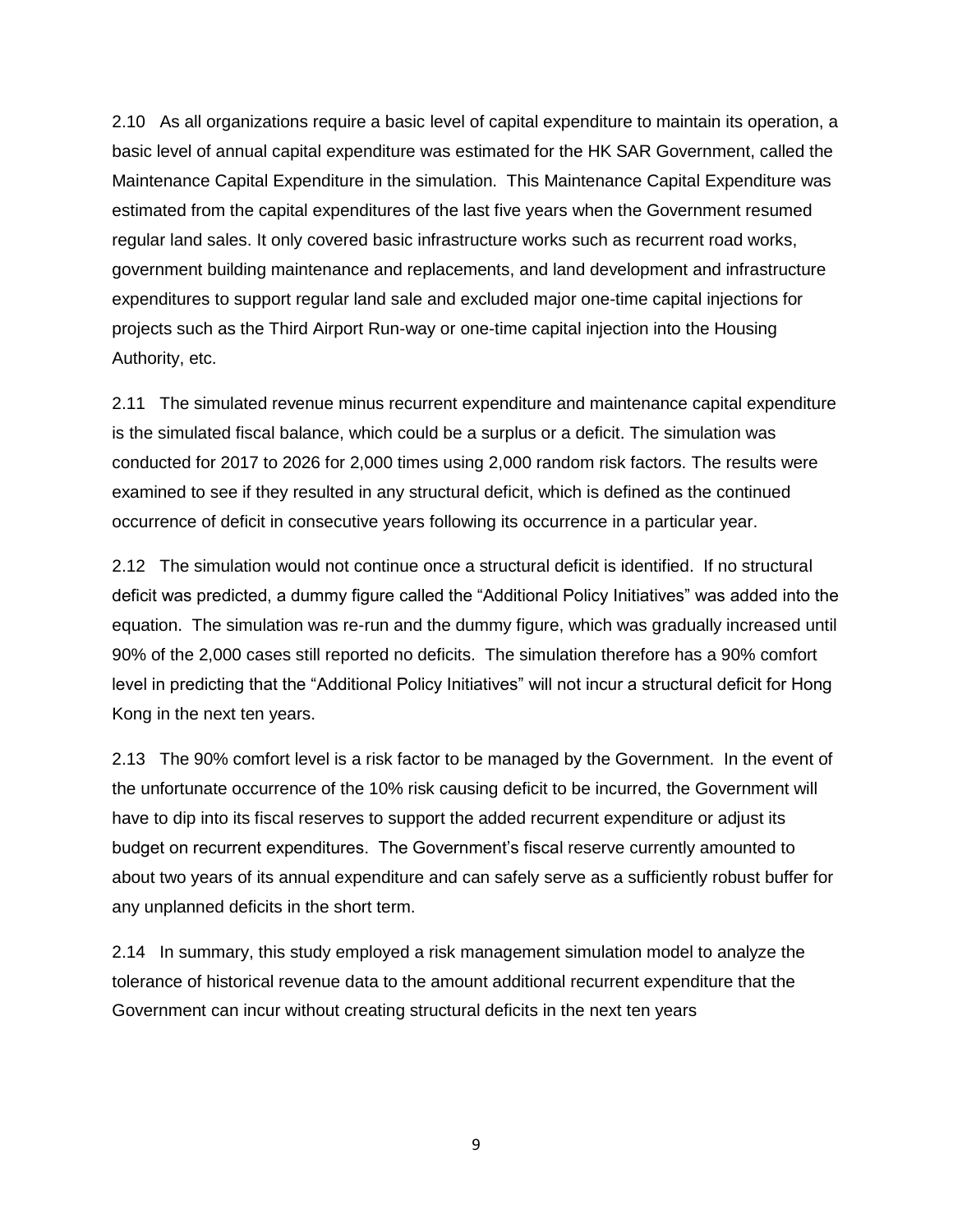# <span id="page-9-0"></span>**Chapter 3: Financial Simulation**

3.1 As described in Chapter 2, this study used data published by the Hong Kong SAR Government from 1997 to 2016, a period covering a complete economic cycle of 20 years of the SAR. The data was obtained from the cash-based consolidated account published in the Treasury Branch website and supplemented by summary statistics published in the same website, and summary statistics in the annual Hong Kong Year Book. Economic statistics published by the Census and Statistical Department and expenditure projections in the 2014 Long Term Fiscal Plan Report were also included.

3.2 The Government's Consolidated Account consolidated its General Revenue Account and all its Funds (i.e. Capital Works Reserve Fund, Capital Investment Fund, Civil Service Pension Reserve Fund, Disaster Relief Fund, Innovation and Technology Fund, Land Fund, Loan Fund and Lotteries Fund), except the Bond Fund. The Consolidated Account concisely depicts the SAR's overall financial position.

3.3 Data as listed in Sec.3.2 were used to simulate the financial position of the Government in the next ten years, from 2017 to 2026. Assuming that the economic cycle of the past 20 years continues in the next ten years, the study looked into the additional financial burden that the Government can bear to support an aging population at a growth trend forecasted by the 2014 Long Term Fiscal Plan Report.

#### Revenue

3.4 Revenue in the Consolidated Account is divided into Operating Revenue, Capital Revenue and Investment Income. Based on past experience, Stamp Duty revenue is the more volatile component of the Operating Revenue as it is affected by property transactions. The more volatile element in the Capital Revenue is the Land Premium revenue (including land sales by auction and tender, private treaty grants, modification of existing leases, fees of short term waivers) which is affected by property market conditions. Investment Income also contributes to the volatility of the Government revenue.

3.5 When the volatile elements were eliminated from the Operating Revenue (after deflated by GDP deflator to 2015 price), it provided a trend to be used in the simulation of adjusted Operating Revenue for the forecasted period (See Appendix 1).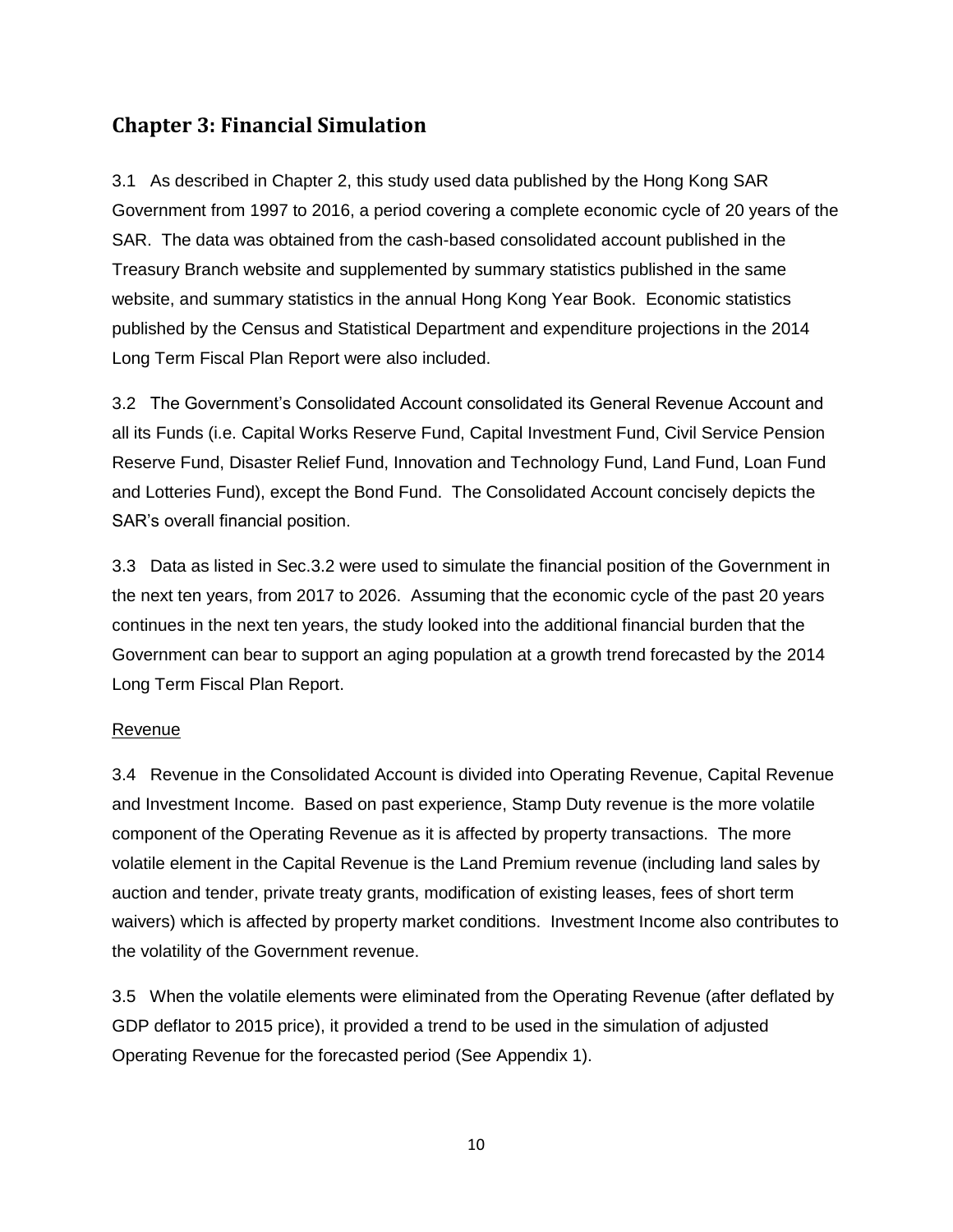3.6 The remaining elements of the revenue stream were more volatile and their change patterns in the last 20 years were used to simulate their future trend. (See Appendix 2). Their patterns were represented by their means and standard deviations (a measure of variations) and used to represent their respective trends of the last 20 years. A random generator was applied for 2,000 times on this revenue pattern, which was analogous to examining 2,000 scenarios affecting the forecast.

#### Operating Expenditure

3.7 Government expenditure is divided into Operating Expenditure and Capital Expenditure, with Education, Social Welfare and Health Care accounting for the majority of the Operating Expenditure. These expenditures, once committed by the government, are more or less fixed and cannot be easily revised. To derive maximum benefits from and usage of available resources in the budgeting process, vigilant management of the risks involved is needed. This simulation provides a risk management model for projecting progressive increase of Government expenditures while maintaining balanced budget in the coming ten years

3.8 The real growth rates of Education, Social Welfare and Health Care expenditures were calculated basing their historical trend in the past 20 years and the 2014 Long Term Fiscal Plan Report projections. Of the 2014 Report's various scenarios on the impacts of an aging population, the No Service Enhancement Scenario was used as the zero base for the simulation. The following table summarizes the annual real growth rates used for the inflation adjustment for the expenditures:

| <b>Description</b>       | Ave. Real Growth rate | Ave. Real Growth Rate | <b>Real Growth Rate</b> |
|--------------------------|-----------------------|-----------------------|-------------------------|
|                          | $(1997 - 2016)$       | in L-T Fiscal Report* | used in this study+     |
| <b>Education</b>         | 3.8%                  | 2.5%                  | 3.15%                   |
| Social Welfare           | 6.3%                  | 4.1%                  | 5.20%                   |
| <b>Health Care</b>       | 4.4%                  | 5.0%                  | 4.70%                   |
| <b>Other Recurring</b>   | 4.3%                  | na                    | 4.34%                   |
| <b>Operating Expense</b> |                       |                       |                         |

\* Real growth after deflated by the GDP Deflator (1.5%) assumed in the 2014 Long Term Fiscal Plan Report. +Average of past 20 years rate and the 2014 Long Term Fiscal Plan Report rate.

3.9 The remaining non-recurrent operating expenditure is of relatively smaller amounts and their real values were calculated by similar simulation method.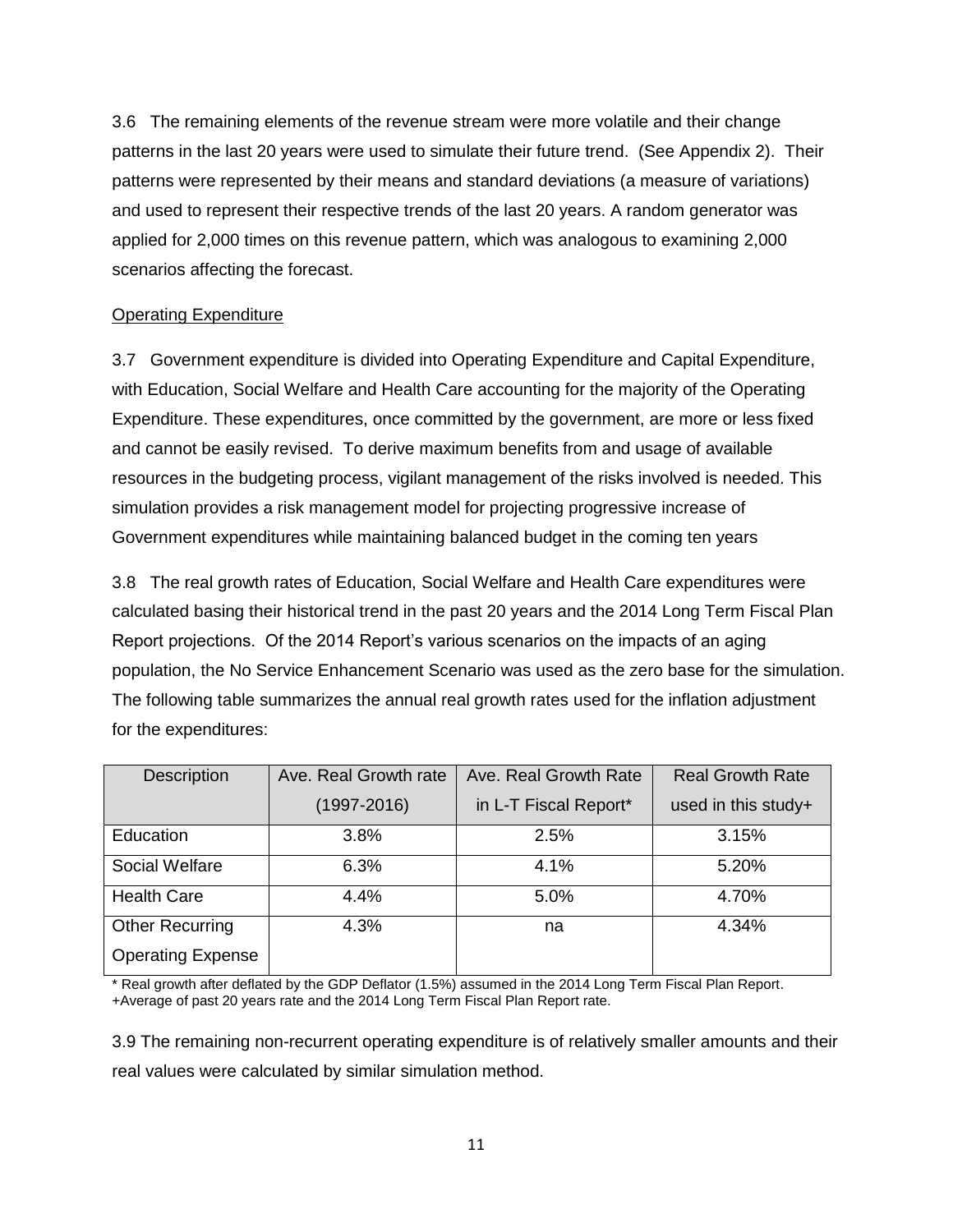#### Capital Expenditure

3.10 Although Capital Expenditure is a discretionary expenditure that can be adjusted by fiscal management measures, there is a minimum level of capital expenditure needed to maintain a reasonable level of public services (Maintenance Capital Expenditure) such as for equipment upgrades and building maintenance. The Capital Expenditure figures used in this study is the average Capital Expenditures in the period 2012 to 2016, after deduction of one-time large capital expenditures and injections, such as capital injections into the Housing Authority, Theme Park, Science Park, Hospital Authority and the Regional Bridge. The Maintenance Capital Expenditure was estimated to be around HKD 74 billion (at 2015 price).

#### Additional Policy Initiatives

3.11 The year end balances in 2017 to 2026 was found to be positive (i.e. no deficit incurred) after deduction of operating and maintenance capital expenditures from the revenue. A new expenditure, an Additional Policy Initiative, was then progressively added to the computation until 90% of the simulated 2,000 scenarios still reported no deficit in the ten years. The simulation was discontinued at this stage.

3.12 This study used a simulation model to measure the impact of using "non-recurrent" revenue to increase Government recurrent expenditures in the coming ten years and resulted in positive balance positions for all the years at a 90% comfort level. The result inferred that the Government, instead of setting aside "non-recurrent" revenue as reserves or excess income to be separately disposed as it had done in the past, can safely use it to increase recurrent expenditures without incurring structure deficit in this period. The amount of recurrent expenditure to be increased will be discussed in the next chapter.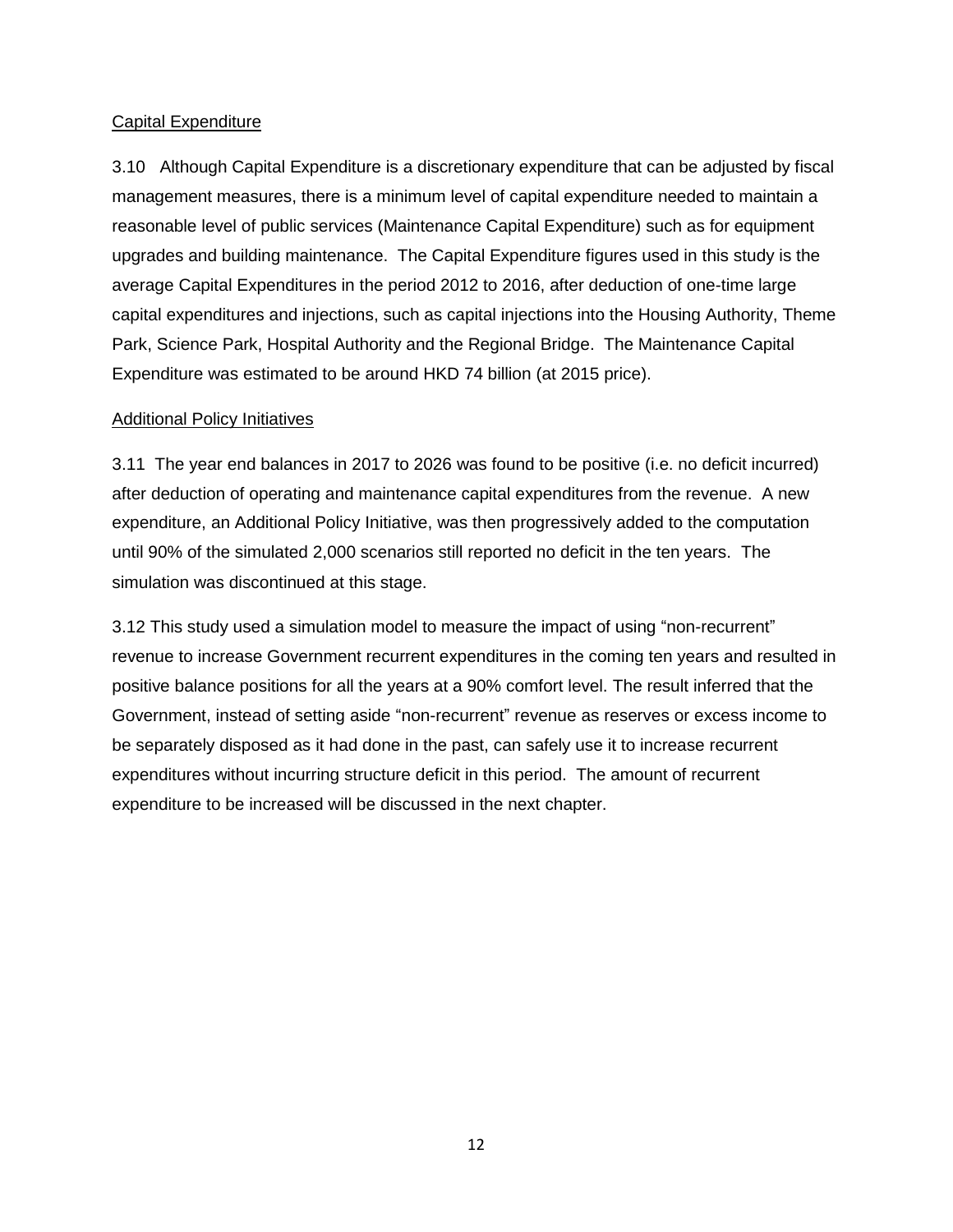# <span id="page-12-0"></span>**Chapter 4: Findings and Recommendations**

4.1 This chapter discusses recommendations deduced from the 2,000 simulated scenarios analyzed according to the methodology described in Chapter 2 and data used as described in Chapter 3.

4.2 The simulation found that, at a 90% comfort level, Additional Policy Initiative amounting to HKD 30 to 40 billion (at 2015 price), can be added to the Government's recurrent expenditure annually in the next ten years without causing deficit to the Consolidated Account. The following table shows the percentage of surplus scenarios after adding the Additional Policy Initiative to the 2,000 random runs.

| <b>Additional Policy Initiative</b> | % in Surplus in<br>% in Surplus in |                  | % in Surplus in  |
|-------------------------------------|------------------------------------|------------------|------------------|
|                                     | <b>Year 2021</b>                   | <b>Year 2024</b> | <b>Year 2026</b> |
| HKD 30 Billion                      | 92%                                | 91%              | 91%              |
| HKD 40 Billion                      | 92%                                | $90\%$           | 89%              |

4.3 Based on the simulation result, the study has the following recommendations to the HK SAR Government. First, the Government can introduce Additional Policy Initiative of HKD 30 to 40 billion to annual recurrent expenditures for much needed increases for Education, Social Welfare and Health Care. The simulation deduced that the "non-recurrent" revenue earned by the Government in the past 20 years, although volatile in some respects, can support larger increases in recurrent expenditure.

4.4 Second, this study is an attempt to highlight the viability of incorporating non-recurrent revenue to recurrent expense budget planning. The Government is welcomed to refine the model for more detail analyses with as current and comprehensive financial data as possible. Such simulations should be performed at least yearly for budget planning and as often as needed when economic and market conditions become less predictable.

4.5 Third, the Government should widely consult stakeholders in Education, Social Welfare and Health Care for the most effective allocation of the additional HKD 30 to 40 billion (at 2015 price) recurrent expenditure. While public consultations will contribute to the inputs, in all truthfulness, public interests will only be credibly represented and properly safeguarded if the Legislative Council and Chief Executive is elected by universal suffrage.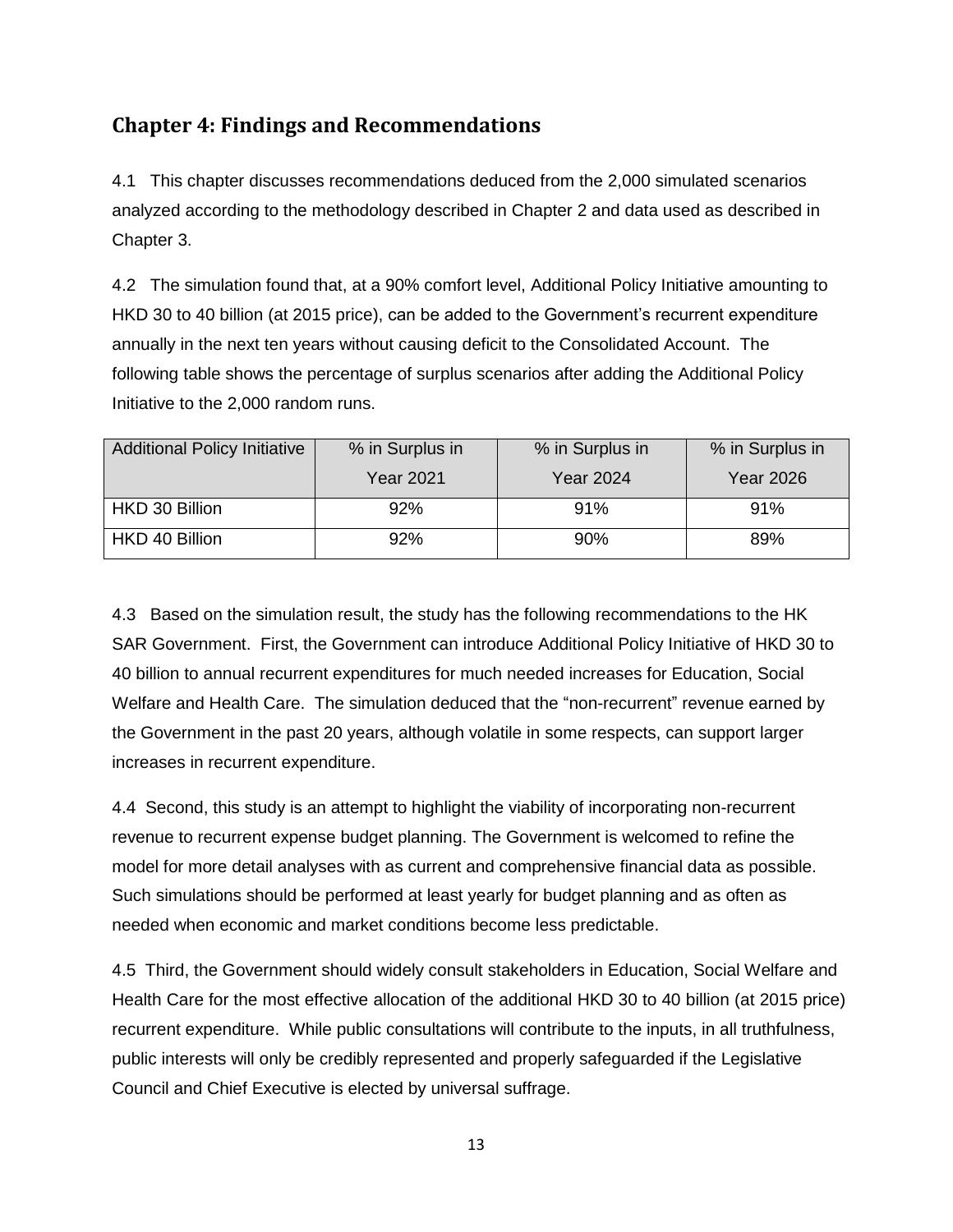4.6 Last, since financial risk management is of vital importance to the SAR's overall financial health, the Government should emphasize and advance attentive financial risk management in the Finance Branch. It should be a required competence to be specifically addressed in the Chief Executive's New Public Finance Direction.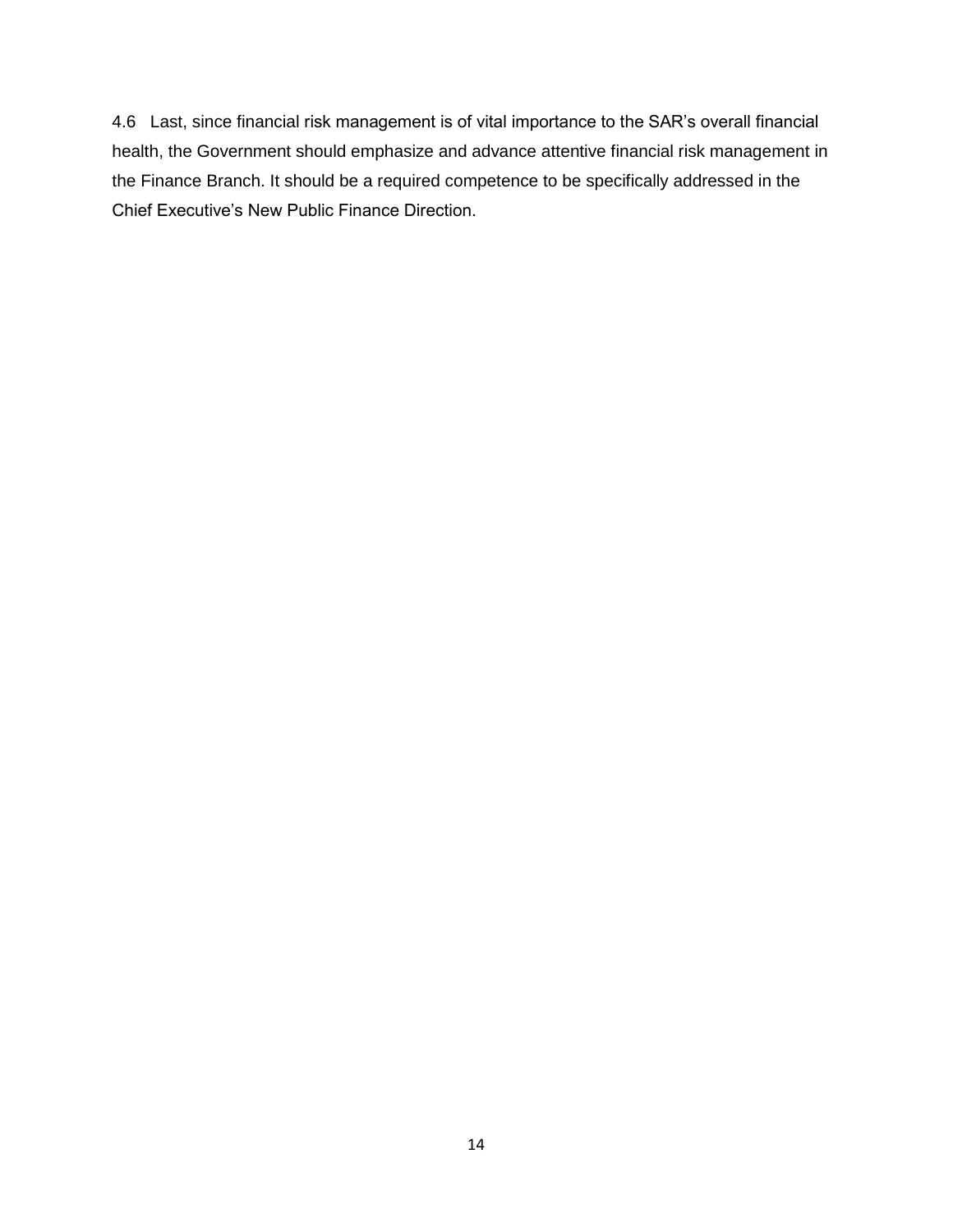# <span id="page-14-0"></span>**Chapter 5: Limitations and Contributions**

5.1 Simulation is widely used to study complex problems in business, social science or scientific theories where many factors/variables are at play or when conducting experiments in a real setting is impossible. With the increasing processing power of computers and development of new software, the cost and time needed to run simulations are coming down fast, enabling forecasting to be done with increased accuracy and relatively low data requirements.

5.3 At the same time, simulation has limitations. Simulation presents possible scenarios but does not pinpoint problems. A good model requires a lot of time to develop with trial and error. It is often not viable to validate the model in real life nor its data requirements; historical data may not be relevant to forecasting the future.

5.4 The simulation algorithm and model used in this study is relatively simple and the result is easy to understand. Only data post 1997 was used; data before 1997 was excluded because land and property market conditions then were very different from those of post- handover and hence the two data sets will have little correlation with one another.

5.5 The past 20 years is a sufficiently representative period for the study as it covered a complete business cycle in Hong Kong, starting from the recession caused by SARS to the property boom in recent years. Data used for this study is from official sources and the simulation model has taken all known important variables into account. The number of simulation runs is of conventional sufficiency to ensure reasonable confidence in the results.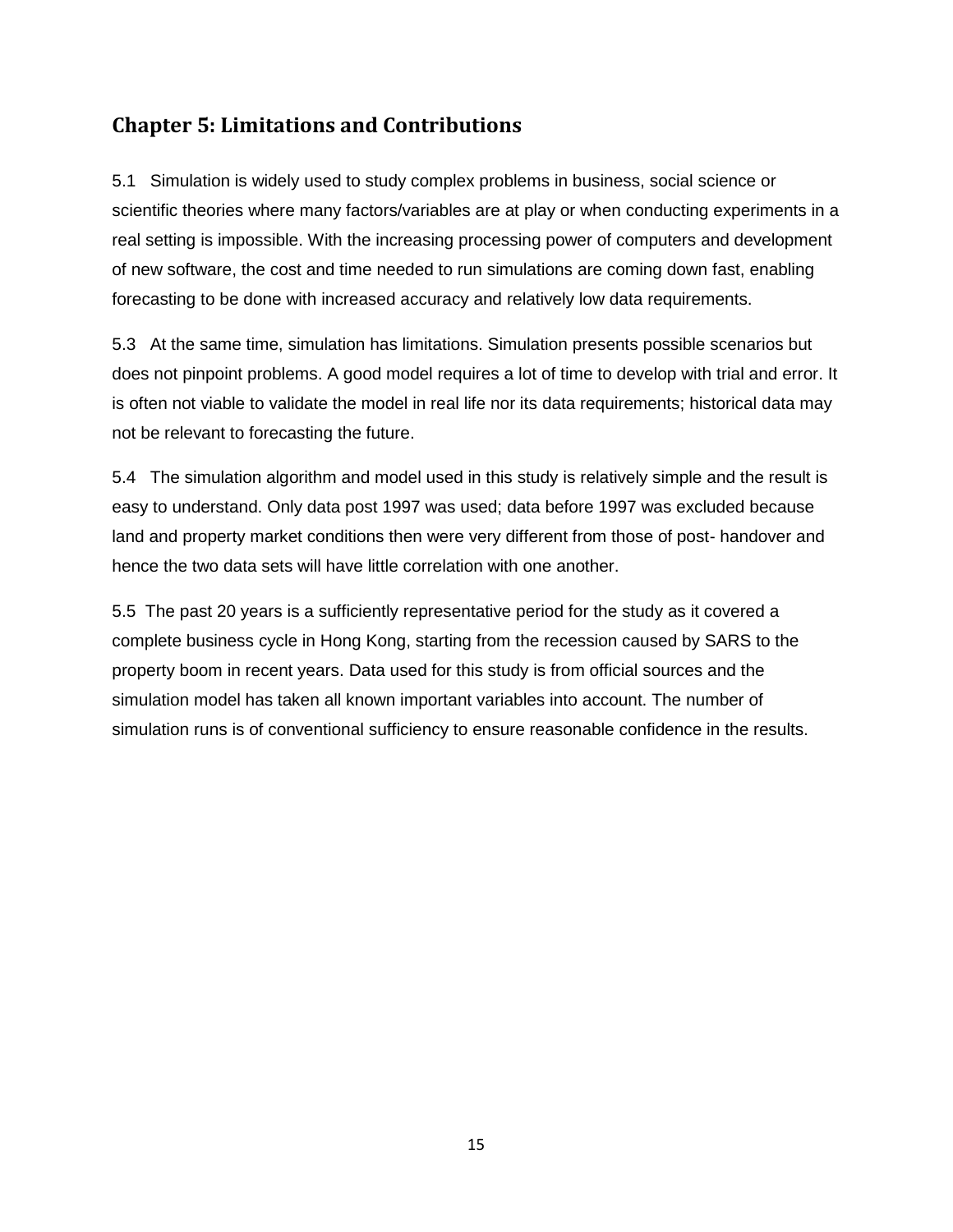# <span id="page-15-0"></span>**Chapter 6: Conclusion**

6.1 The HKSAR Government reported large account surpluses year after year, especially after the resumption of its regular land sales program. The surpluses were accumulated as fiscal reserves that amounted to about two years of annual total Government expenditures. Such a large amount of reserves is excessive and poor use of resources. This study explores an alternative and more effective use of the perennial non-recurrent incomes.

6.2 Two conclusions can be drawn from this study. First, it is logical to assert that ongoing recurring "non-recurrent" revenue should be considered as recurrent revenue. Ever since 1846, land related revenue (sales of land lease and its modification fees) has been a significant recurring income contributing to the territory's administrative expenses throughout the years.

6.4 Second, matching short-term volatility with long-term commitment has been a common financial risk management technique used by the financial sector. The Government should consider adopting a new Public Finance Direction by changing its financial planning from a money hoarding approach to a financial risk management approach. As this study has illustrated, apposite quantitative analyses identified that HKD 30 to 40 billion of recurring "nonrecurrent" revenue can be safely allocated to fund recurrent expenditure without causing structural deficits to the administration.

6.4 Although history may not necessarily repeat itself, it is a reliable predictor for the near-term future. The results of this study identified and underscored the attention needed by the Government to seriously consider using a portion of "non-recurrent" revenue to support recurrent expenditure to advance the betterment of Hong Kong.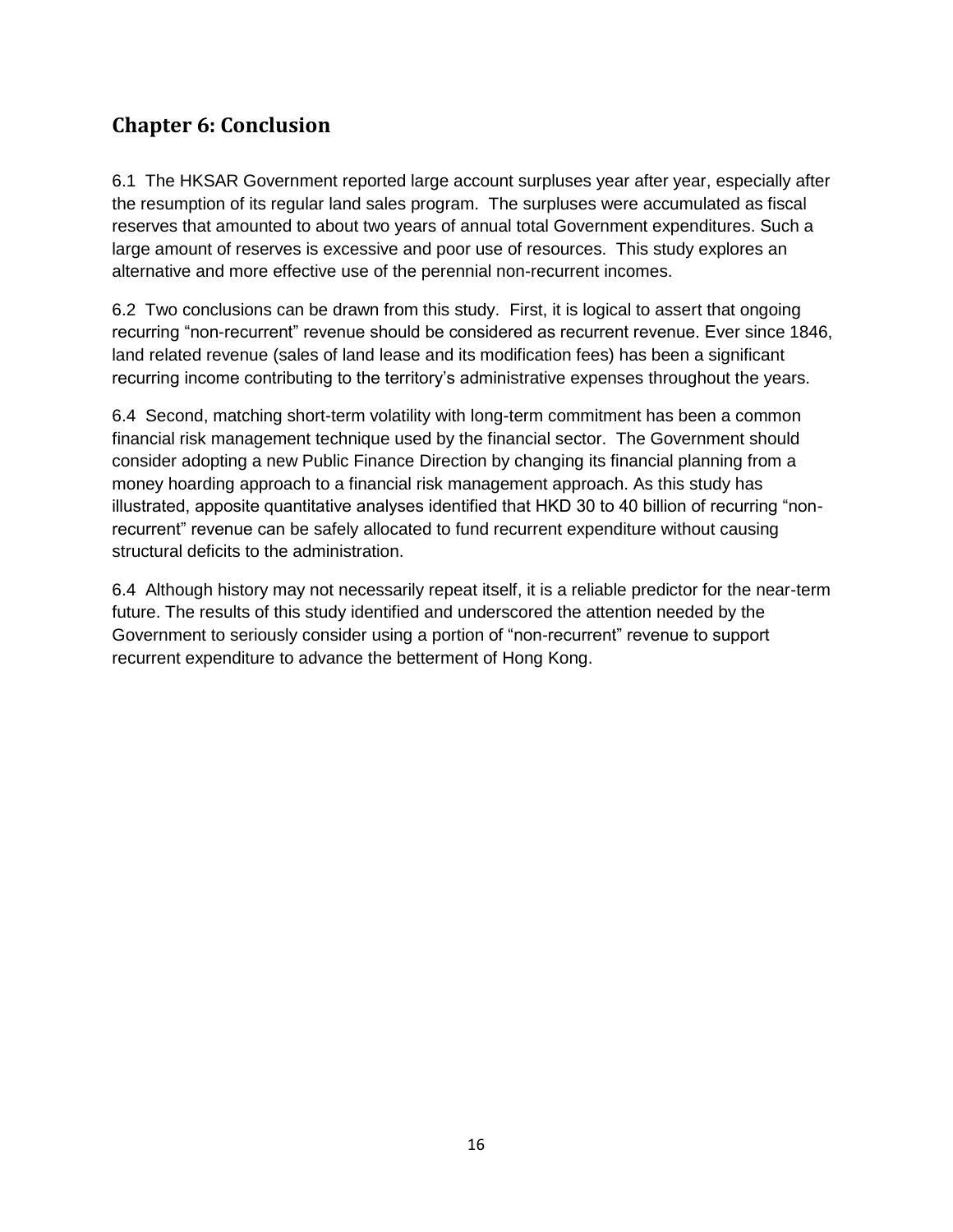# <span id="page-16-0"></span>**Appendixes**

## <span id="page-16-1"></span>**Appendix1: Estimation of the more stable Operating Revenue**

The Operating Revenue, after deflated by the GDP deflator (at 2015 price) and elimination of the more volatile Stamp Duty and Investment Income, presented a stable trend in the past 20 years as showed in the graph below.



A line was fitted into the data using the Ordinary Least Square ("OLS") method to compute a trend rate. This trend was used to simulate the Operating Revenue (excluding Stamp Duty and Investment Income) for the next 10 years. The following is the result of the OLS analysis.

|               | Value | <b>Statistical Test</b>                |
|---------------|-------|----------------------------------------|
| Intercept     | 98689 | n.a.                                   |
| X Coefficient | 11853 | Significant at 95% confidence level    |
| R Square      | 0.94  | Explanatory power of the fit is strong |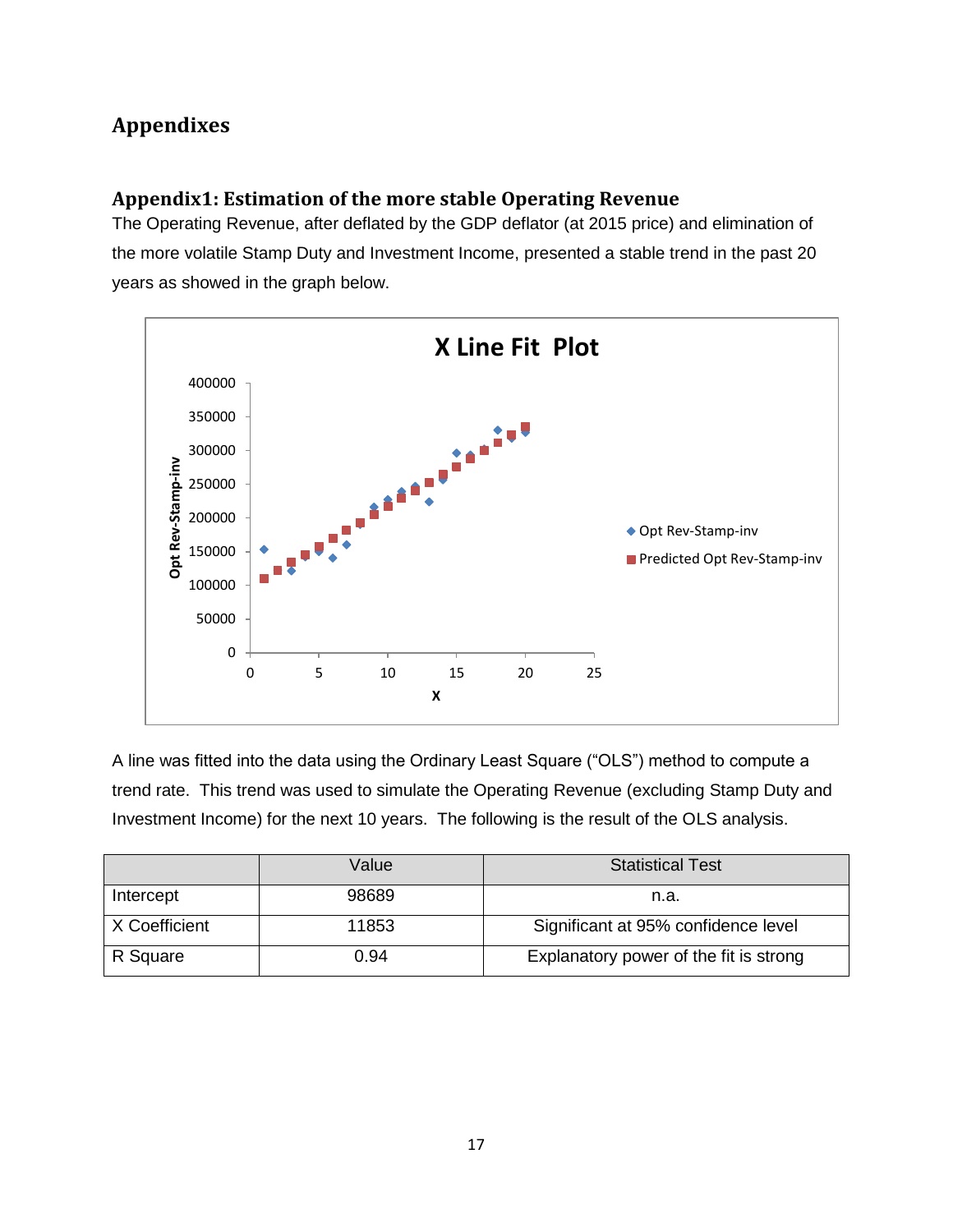

## <span id="page-17-0"></span>**Appendix 2: Estimation of the volatile Operating and Capital Revenues**

The other revenue streams (at 2015 price) were more volatile as showed in the graphs below:

Their means and standard deviations (a measure of variations) of changes were used to represent their change patterns. The following table summarizes the patterns.

| <b>Description</b>     | Mean   | <b>Standard Deviation</b> |
|------------------------|--------|---------------------------|
| <b>Stamp Duty</b>      | 0.1162 | 0.4055                    |
| Capital Rev - Land Rev | 0.2321 | 0.8476                    |
| Land Premium           | 0.3810 | 1.2952                    |
| Invest Income          | 0.0926 | 0.6664                    |

These change patterns were used to simulate their future real changes after 2016.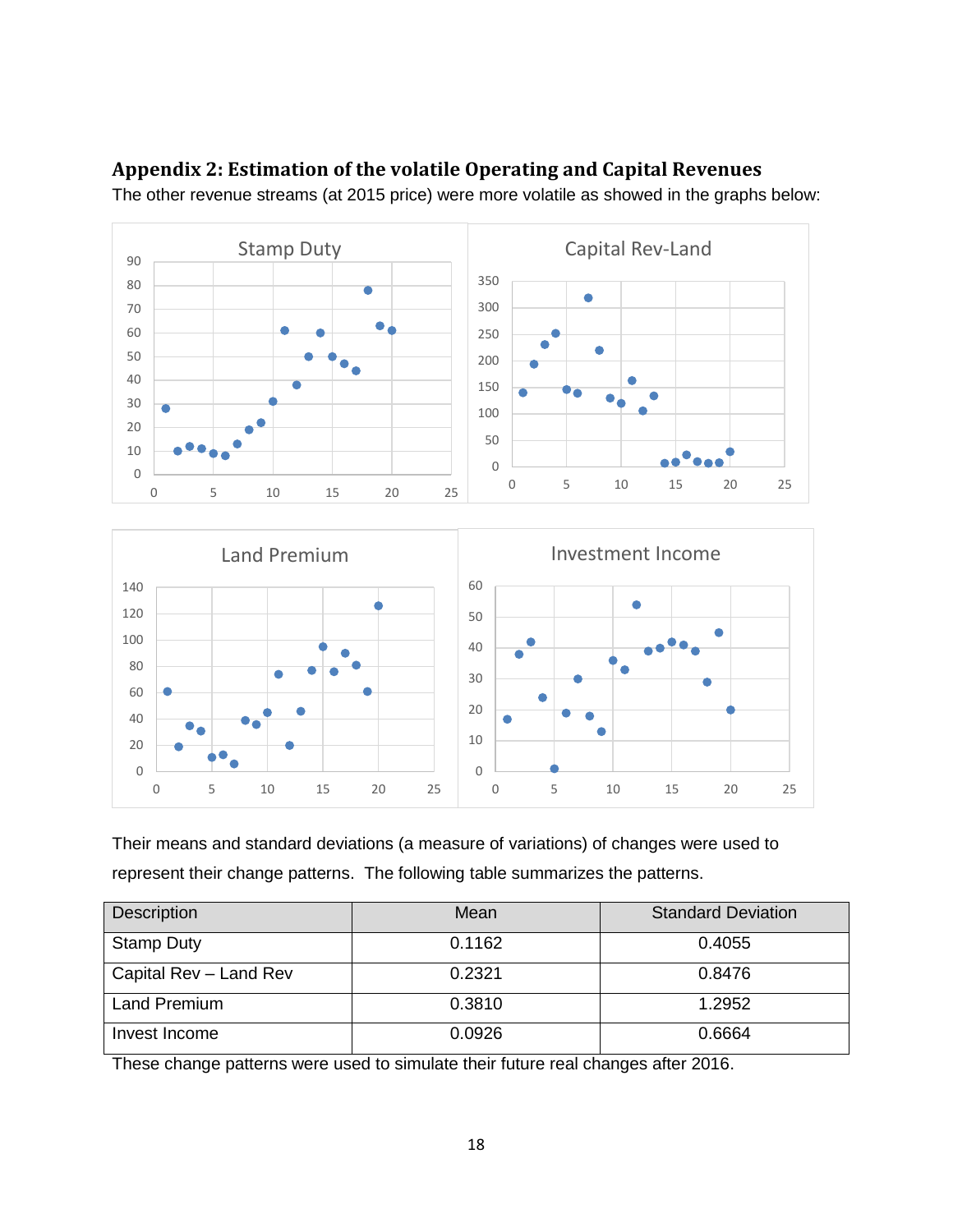## <span id="page-18-0"></span>**References**

Day, A. (2003). *Mastering risk modelling*. (1<sup>st</sup> edn.). Prentice Hall, Financial Times.

HK Census and Statistics Department. (2017). *Gross Domestic Product (Quarterly).* HK Government Press

HK SAR Government. (2014). *The Working Group on Long-Term Fiscal Planning Report*. HK Government Press

Nissim, R. (2008). *Land Administration and Practice in Hong Kong* (2nd edn.). HKU Press.

Sekaran, U. and Bougie, R. (2013). *Research Methods for Business* (6<sup>th</sup> edn.). Wiley, UK